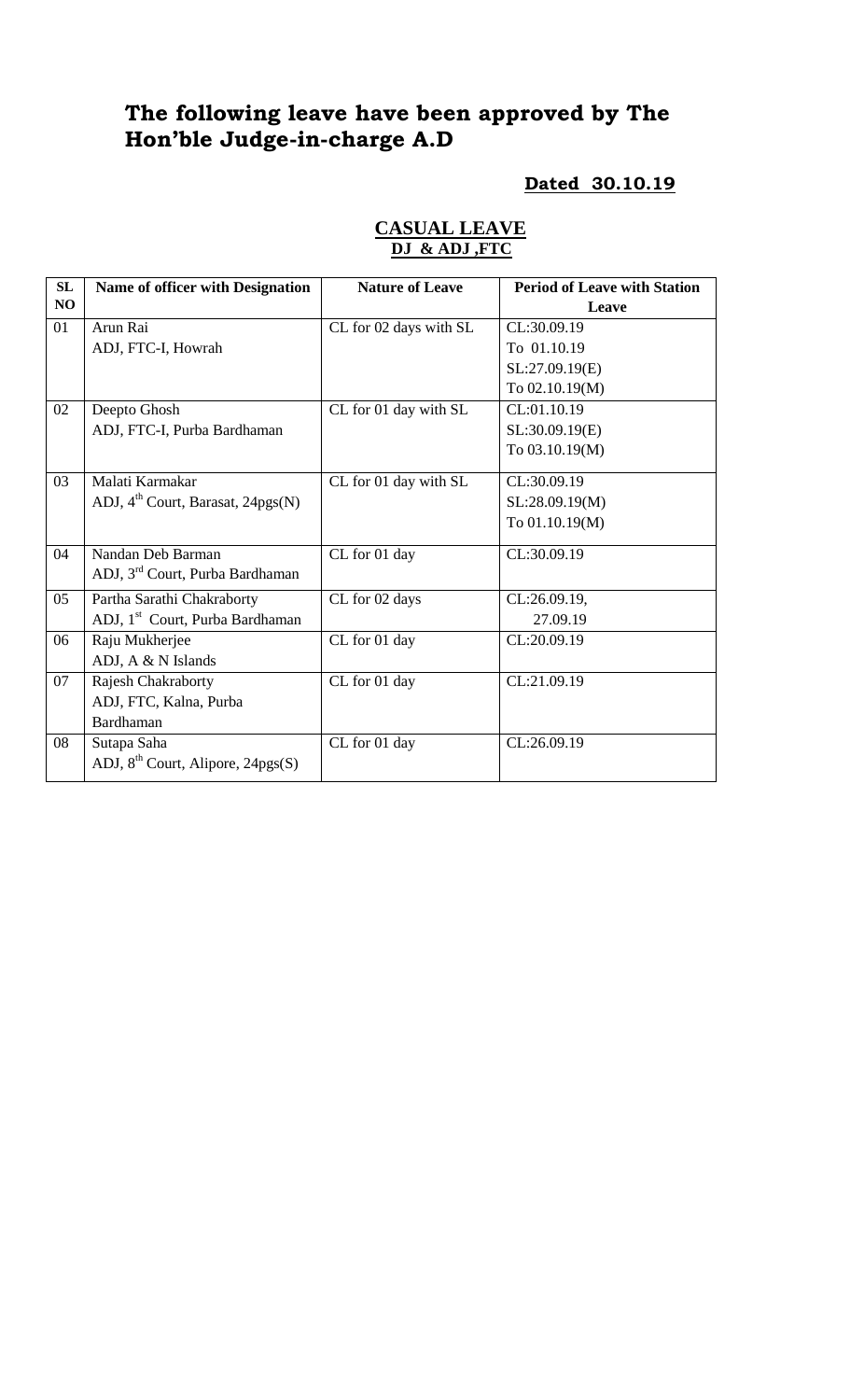| 09 | Sonia Majumdar<br>ADJ, $2nd$ Court, Alipore, $24pgs(S)$                           | CL for 02 days         | CL:23.09.19,<br>24.09.19                                     |
|----|-----------------------------------------------------------------------------------|------------------------|--------------------------------------------------------------|
| 10 | Sulagna Dastidar<br>ADJ, FTC-VIII, Alipore, 24pgs(S)                              | CL for 01 day          | CL:21.09.19                                                  |
| 11 | Subhradip Mitra<br>ADJ, Ranaghat, Nadia                                           | CL for 02 days         | CL:23.09.19,<br>24.09.19                                     |
| 12 | Sujay Sengupta<br>ADJ, $4^{\text{th}}$ Court, Alipore, 24pgs(S)                   | CL for 01 day          | CL:03.10.19                                                  |
| 13 | Somnath Bhattacharyya<br>ADJ, Tehatta, Nadia                                      | CL for 01 day with SL  | CL:30.09.19<br>SL:27.09.19(E)<br>To 01.10.19(M)              |
| 14 | Tapas Kumar Mitra<br>ADJ, FTC-IV, Barrackpore,<br>24pgs(N)                        | CL for 01 day with SL  | CL:01.10.19<br>SL:30.09.19(E)<br>To 03.10.19(M)              |
| 15 | Ananta Kumar Bardhan<br>ADJ, FTC-I, Jalpaiguri                                    | CL for 02 days         | CL:21.09.19,<br>23.09.19                                     |
| 16 | <b>Ashutosh Sarkar</b><br>Judge, Family Court, A & N Islands                      | CL for 01 day with SL  | CL:11.11.19<br>SL:09.11.19(M)<br>To 13.11.19(M)              |
| 17 | Ananda Kumar Tiwari<br>ADJ, 2 <sup>nd</sup> Court, Jhargram, Paschim<br>Medinipur | CL for 01 day          | CL:23.09.19                                                  |
| 18 | Ananta Kumar Singha Mahapatra<br>ADJ, FTC-I, Purulia                              | CL for 01 day          | CL:30.09.19                                                  |
| 19 | Rajesh Kumar Singh<br>ADJ, Mekhliganj, Coochbehar                                 | CL for 02 days with SL | CL:01.11.19,<br>02.11.19<br>SL:31.10.19(E)<br>To 04.11.19(M) |
| 20 | Ratna Roy (Biswas)<br>ADJ, FTC, Balurghat, Dakshin<br>Dinajpur                    | CL for 01 day with SL  | CL:30.09.19<br>SL:27.09.19(E)<br>To 01.10.19(M)              |
| 21 | Rana Dam<br>ADJ, Kurseong, Darjeeling                                             | CL for 01 day          | CL:13.10.19                                                  |

Submitted

Sd/

**Registrar (Judicial Service)**